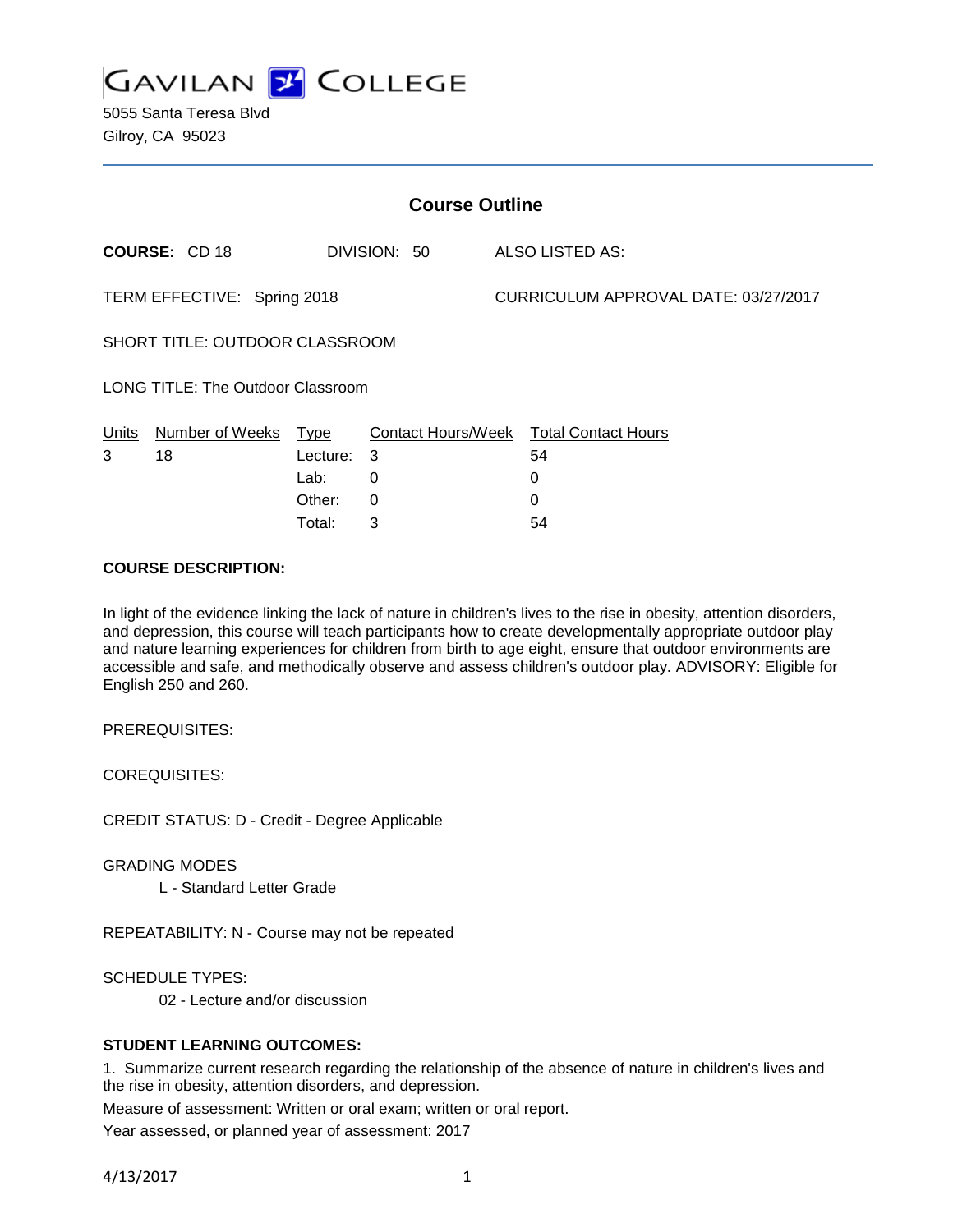Semester: Summer

2. Develop and evaluate an integrated thematic unit that can take place entirely outdoors.

Measure of assessment: Written project, oral report

Year assessed, or planned year of assessment: 2017

Semester: Summer

3. Describe the evolution of outdoor programs for children, the compare/contrast appropriate outdoor environments for infants/toddlers, preschoolers, kindergarten and primary aged children.

Measure of assessment: Group project, written project, oral report

Year assessed, or planned year of assessment: 2017

Semester: Summer

4. Synthesize and critically analyze research on the importance of observing and assessing children's outdoor play.

Measure of assessment: Written Report, Exam

Year assessed, or planned year of assessment: 2017

Semester: Summer

# **CONTENT, STUDENT PERFORMANCE OBJECTIVES, OUT-OF-CLASS ASSIGNMENTS**

Curriculum Approval Date: 03/27/2017

6 Hours

CONTENT: Introduction to the Course and the Evolution of Outdoor Play in Early Childhood

STUDENT PERFORMANCE OBJECTIVES (SPO):

1. List a major contribution of each of these people: Rousseau, Pestalozzi, Froebel, Dewey, Hill, the McMillan Sisters

2. Describe the similarities and differences between the Froebelian kindergartens, the kindergartens of the progressive movement, and contemporary kindergartens.

3. Describe social, political, and economic trends of the mid-20th century that have influenced education.

8 Hours

CONTENT: Outdoor Play for Infants and Toddlers

SPO:

1. Describe the development of infants and toddlers in each domain (physical, cognitive, socioemotional, language).

2. Explain the necessary elements in an outdoor environment for infants and toddlers.

3. Describe the role of the teacher in responding to the challenging disposition of toddlers in an outdoor environment.

8 Hours

CONTENT: Outdoor Play in the Preschool and Kindergarten years

SPO:

1. Compare developmental differences of infants/toddlers with preschoolers and kindergarten children in all domains.

- 2. Define and provide examples of pretend play and constructive play.
- 3. Develop an argument that defends the need for outdoor play by identifying relevant curriculum goals.

4. Develop and evaluate an integrated thematic preschool unit that can take place entirely out of doors.

7 Hours

CONTENT: Outdoor Play in the Elementary Grades

SPO:

- 1. Explain dramatic developmental shifts during the primary and intermediate grades.
- 2. Compare the roles that can be played by outdoor experiences in each domain.
- 3. Introduce competitive as well as cooperative games to groups of children.

7 Hours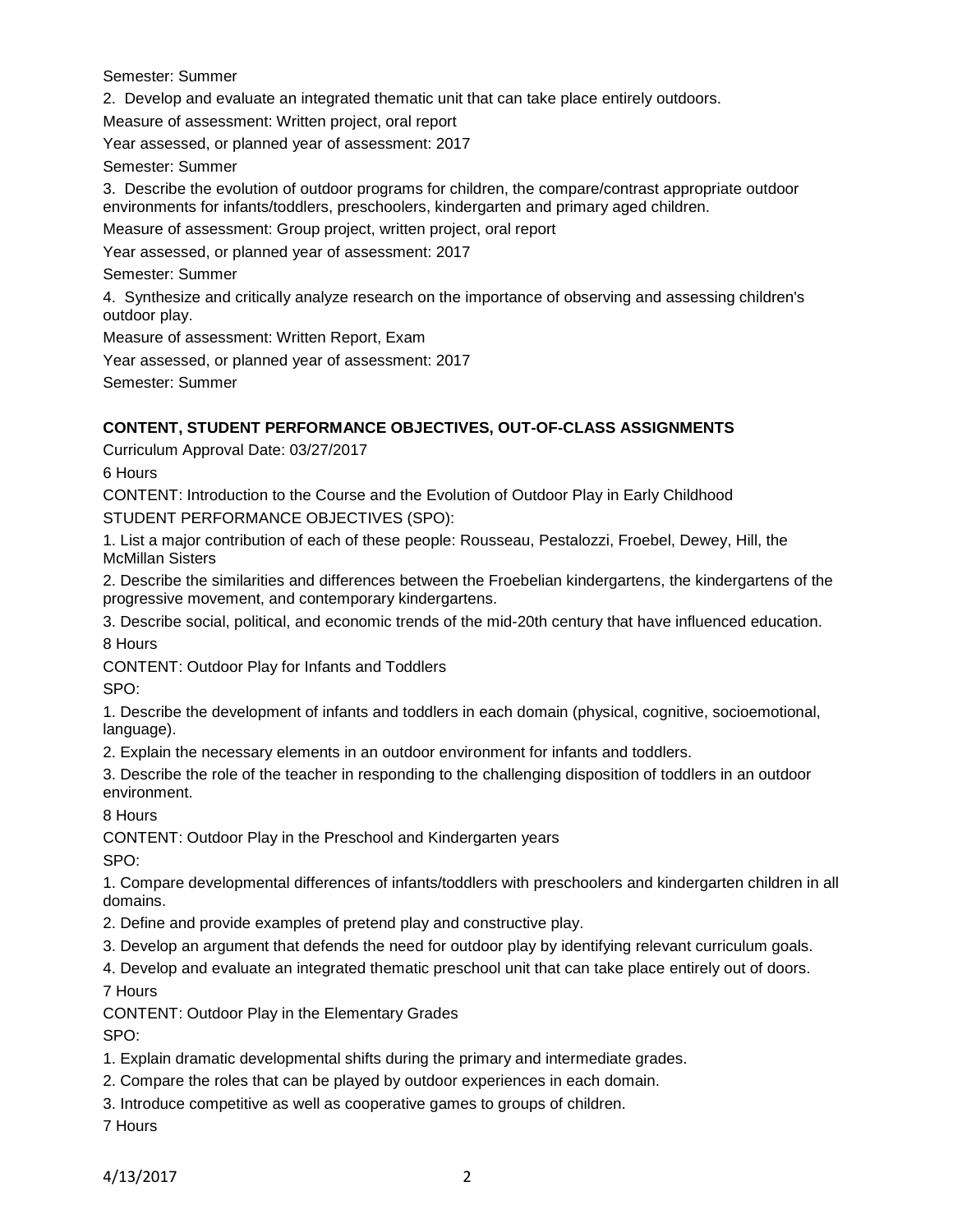CONTENT: Observing and Assessing Children's Outdoor Play SPO:

1. Describe current research regarding the relationship between the presence or absence of nature in children's lives and eating habits, obesity, attention disorders, and depression.

2. List and describe the components of the "assessment of learning" cycle.

3. Give reasons for evaluating children in an outdoor setting.

8 Hours

CONTENT: Playground Safety and Accessibility

SPO:

1. List the four categories for playground safety identified by the National Program for Playground Safety.

2. Explain what Playscapes designer Rusty Keeler means by "as safe as necessary" rather than "as safe as possible".

3. Evaluate natural playscapes and built playgrounds for safety by examining the use zones and surfacing materials.

4. Explain how to prevent injuries from the five most common playground hazards.

8 Hours

CONTENT: Residential and Community Outdoor Play Areas

SPO:

- 1. Transfer understanding of child care and school outdoor safety to community and residential play areas.
- 2. Describe the steps necessary for initiating, designing, and building a community playground.
- 3. Compare the unique advantages of residential play environments and community playgrounds.

4. Identify outdoor family activities typical to local geographical region.

2 Hours

# **METHODS OF INSTRUCTION:**

1. Lecture and discussion 2. Multi media 3. Guest speakers 4. Demonstrations 5. Visitation to other sites 6. Hands-on project design 7. Evaluation of student written proposal and final projects 8. Quizzes on chapter readings

### **METHODS OF EVALUATION:**

Writing assignments Percent of total grade: 50.00 % Percent range of total grade: 40 % to 50 % Written Homework, Essay Exams, Term or Other Papers Problem-solving assignments Percent of total grade: 20.00 % Percent range of total grade: 10 % to 20 % Evaluating safety according to a rubric Skill demonstrations Percent of total grade: 20.00 % Percent range of total grade: 20 % to 25 % Class Performance/s, Performance Exams Objective examinations Percent of total grade: 10.00 % Percent range of total grade: 5 % to 10 % Multiple Choice, True/False, Matching, Completion

# **OUT OF CLASS ASSIGNMENTS:**

Required Outside Hours: 12

Assignment Description: OUT-OF-CLASS ASSIGNMENTS:

1. Write a personal philosophy for teaching young children.

2. Recall childhood play experiences; discuss in a group and compare with contemporary children's experiences.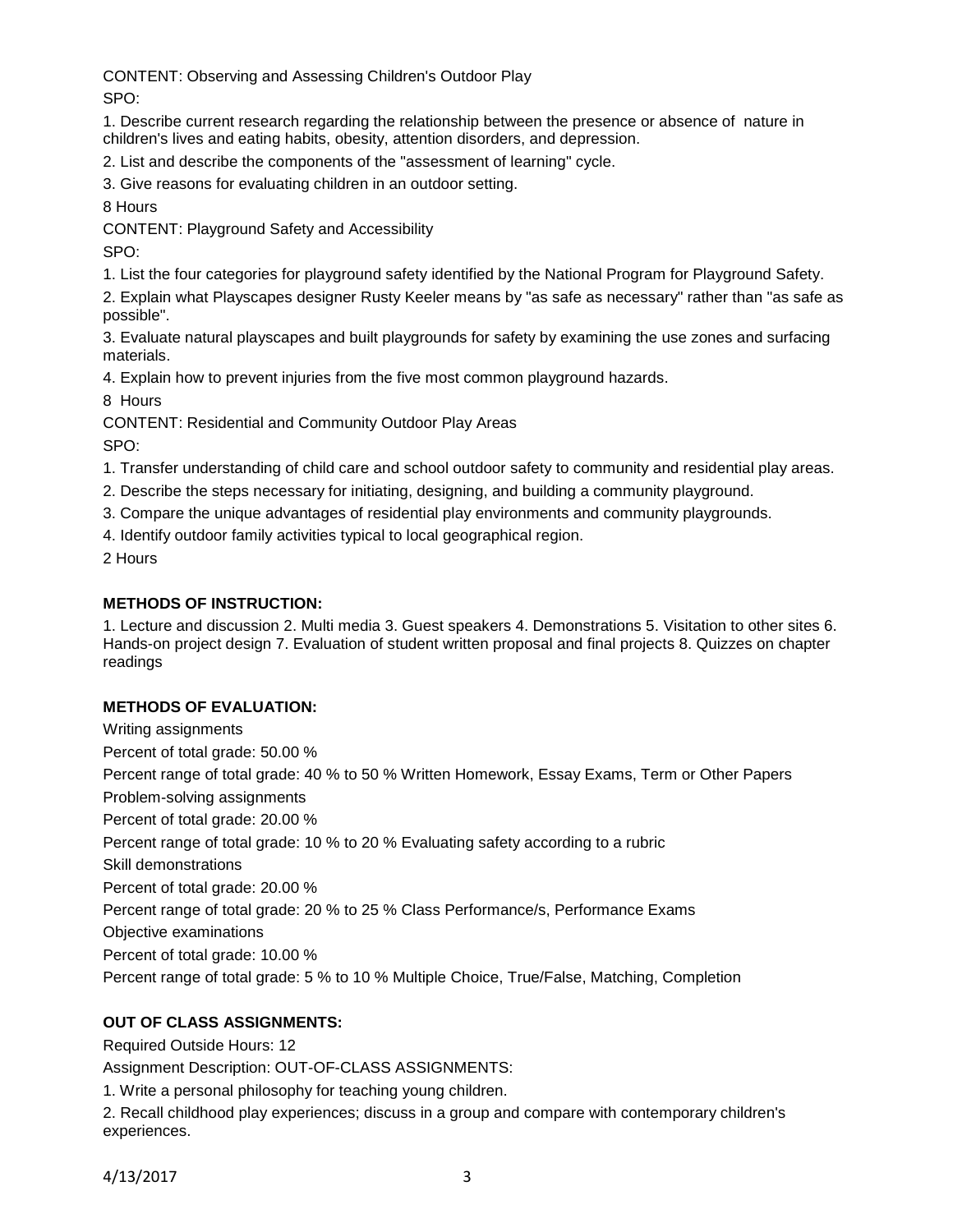Required Outside Hours: 16

Assignment Description: OUT-OF-CLASS ASSIGNMENTS:

1. Locate, read, and summarize an article that includes recent findings about the relationship between outdoor play in nature and social emotional development.

2. Observe toddlers outdoors engaged in pretend play and write at least three anecdotal records. In small groups, review observation notes, discuss the behaviors observed why they could be identified as pretend play.

Required Outside Hours: 16

Assignment Description: OUT-OF-CLASS ASSIGNMENTS:

1. Locate two quality children's books that relate to outdoor play and learning. Report on each book, explaining the main concept addressed by the author.

2. Observe two preschool or kindergarten playgrounds (or view photographs, slides, or video provided by the instructor) and analyze the complexity and variety of play opportunities. Work together in groups to make a plan for increasing the complexity and variety of play opportunities and variety and share with the entire class.

Required Outside Hours: 14

Assignment Description: OUT-OF-CLASS ASSIGNMENTS: Read related textbook chapters and study for exams.

Required Outside Hours: 14

Assignment Description: OUT-OF-CLASS ASSIGNMENTS:

1 Visit an outdoor play environment and observe a group of children for 30 - 60 minutes. Keep a running record during the observation. Transcribe and summarize.

2. Develop an assessment and evaluation plan for the curriculum developed earlier.

3. Prepare a power point presentation that combines the thematic unit curriculum plan and the assessment and evaluation plan and deliver it in class.

Required Outside Hours: 32

Assignment Description: OUT-OF-CLASS ASSIGNMENTS:

1. Read and summarize one article about natural playscapes.

2. With a partner, visit two child care centers or schools. Sketch the outdoor play areas, identifying use zones and identifying surfacing materials.

### **REPRESENTATIVE TEXTBOOKS:**

Required Representative Textbooks

Mary S. Rivkin. The Great Outdoors. National Association for the Education of Young Children NAEYC,2014.

Reading Level of Text, Grade: 10th Verified by: Verified by:Microsoft Word

### **ARTICULATION and CERTIFICATE INFORMATION**

Associate Degree: CSU GE: IGETC: CSU TRANSFER: Transferable CSU, effective 201130 UC TRANSFER: Not Transferable

#### **SUPPLEMENTAL DATA:**

Basic Skills: N Classification: Y